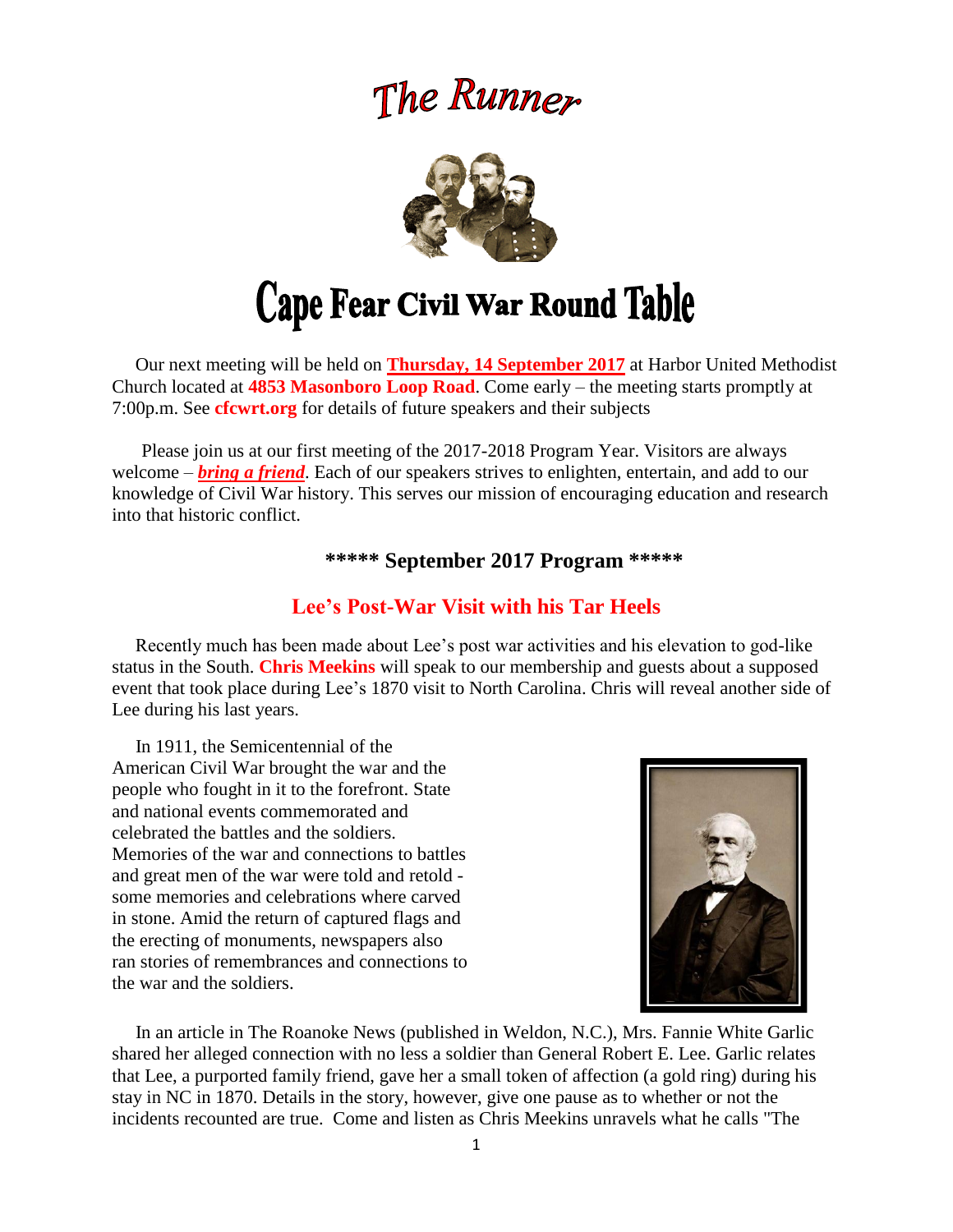Curious Case of Mrs. Fannie White Garlic and General Robert E. Lee: The Ring of Truth?." We will examine her story and review Lee's time in NC. In the end we will determine if Mrs. Garlic will be remembered for her veracity or her audacity.

 **Chris Meekins** holds an MA in History from NCSU. He has worked with the Department of Natural and Cultural Resources for more than 17 years, 13 of those as a Reference Archivist. Chris studies North Carolina History, the Civil War and African American History. He is currently president of the North Carolina Military Historical Society.



#### **Editor**

# **\*\*\*\*\* Trivia Questions for September \*\*\*\*\***

1 – What occupation did Robert E. Lee pursue after the war?

2 – Which newspaper called for Lee to be trialed for treason? Who defended Lee against those charges of treason?

### **\*\*\*\*\* Raffle Winners \*\*\*\*\***

## **Raffle Master: Ed Gibson**

If you have books, prints, or other items that you would like to donate to the raffle, contact Ed Gibson [\(egibson759@aol.com\)](mailto:egibson759@aol.com) before our next meeting. *The raffle is one of the components which allow the CFCWRT to fund our activities and our speakers*. Please take part in our raffle by contributing items and/or purchasing tickets.

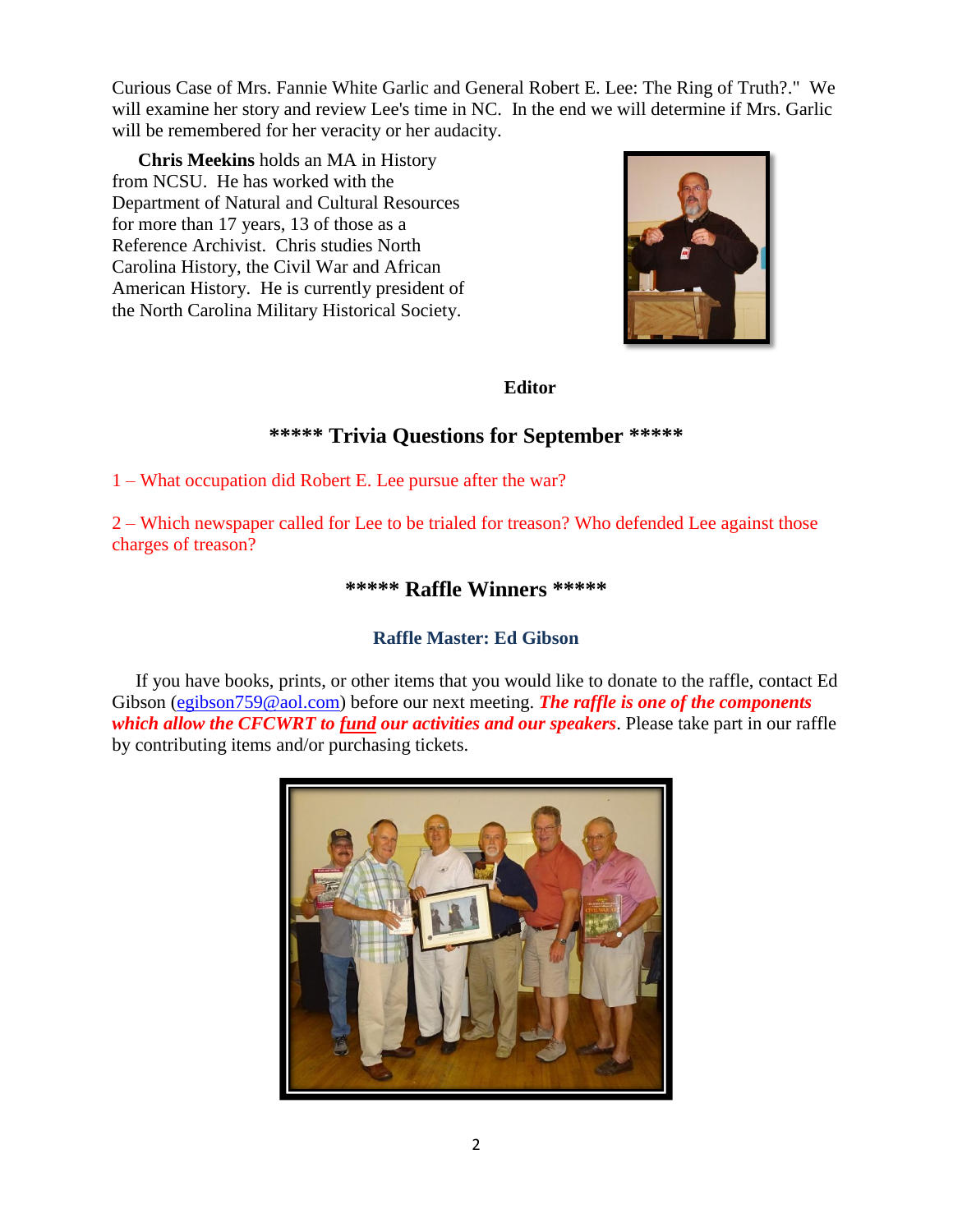*Forts and Artillery*: Al Anderson *Surviving the Confederacy*: Bill Jayne *Framed Print - Returning Home* - Joe Hack *Bloody Crucible of Co*urage: Ed Gibson *Shrouds of Glory*: Jim Gannon *Battle of Nashville*: Gary Anderson

\*\*\*\*\* **Member News & Activities** \*\*\*\*\*



**Blockade Runner the** *Robert E. Lee*

 If you have member news or news about Civil War events that you think would be of interest to CFCWRT membership, send me an email with the details. Thank you.

**1 – The CFCWRT has a new meeting place!!!!!** After many years at St. Andrews On-the-Sound Episcopal Church, we have a new home at **Harbor United Methodist Church, 4853 Masonboro Loop Road.** 

**2** – If you have plans to do some traveling and want to know about upcoming Civil War events in that area, check out *civilwar.travel.* This site is for 2017 events.

**3- Bill Jayne** has taken the position as the Vice-President of the Cape Fear Civil War Round Table.

 Bill retired from the Federal government on December 31, 2010 after more than 30 years of service. He spent most of his career in the National Cemetery Administration (NCA), one of three operating elements of the U.S. Department of Veterans Affairs.

 From 1990 to 2010, working in public affairs, state cemetery grants and NCA construction management, he had a role in the establishment of more than 50 new veterans cemeteries across the country.

He was born and raised in the Hudson Valley of New York State and graduated from Highland High School in Ulster County in 1964, earning a New York State Regents Scholarship. He enlisted in the U.S. Marine Corps in 1966 and served in Vietnam with the  $1<sup>st</sup>$  Battalion,  $26<sup>th</sup>$ Marine Regiment, 3<sup>rd</sup> Marine Division during the Khe Sanh campaign of 1968. He received the Purple Heart and the Presidential Unit Citation and was honorably discharged from the Marine Corps in 1968.

His interest in the Civil War began with Memorial Day parades in the 1950s that stopped at two Civil War memorials in the small village of Highland for wreath-laying ceremonies and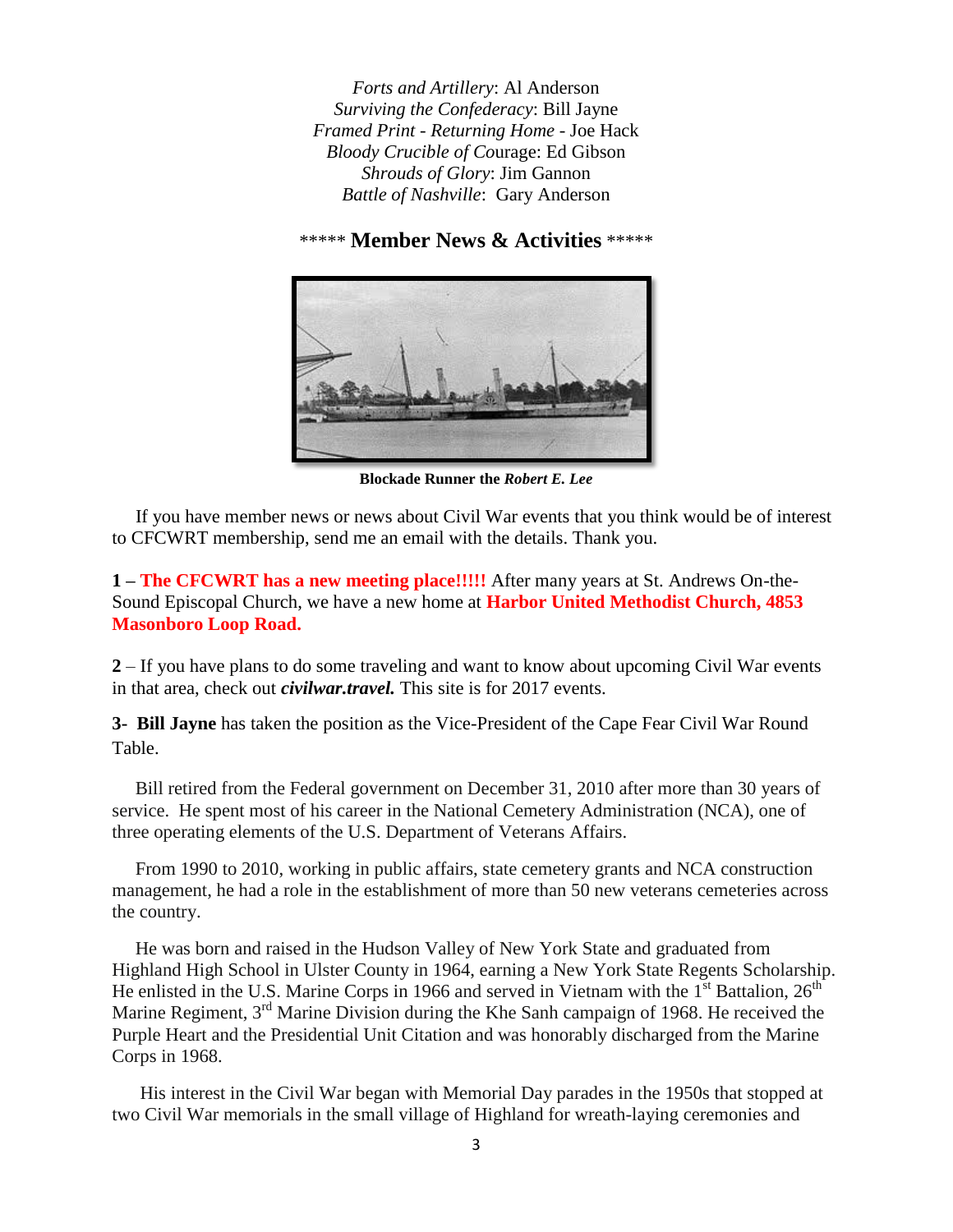speeches. A high school trip to Gettysburg and reading Lee's Lieutenants one warm summer intensified that interest. Finally, working in the National Cemetery Administration, an arm of the government that was founded as a direct result of the Civil War, deepened that interest.



**4** - **Bruce Patterson**, CFCWRT Treasurer, has donated an astounding 6,273 stamps to the United Daughters of the Confederacy. They were acquired from the Wilmington Philatelic Society and will be distributed to the VA Medical Center in Fayetteville, NC. Borders are left on the stamps and are used as hand therapy for the veterans as they use scissors and other hand/eye coordination skills to build stamp collections. Many thanks to Bruce, a retired U.S. Army Colonel, for remembering our Vets.

 If you have stamps you would like to contribute, please see Linda Lashley at the Membership Table. You may also donate coupons, which go to the UDC and are sent to the Army Community Service in Ft. Bragg. Any metal drink can tabs are also appreciated, as they are donated to the Ronald McDonald House. (**Linda Lashley**)



**5** - May 20 found several of our CFCWRT members in Raleigh for the North Carolina Military Historical Society's WW1 Symposium. Attending were Bruce Patterson (manning the Registration Table and not available), Bill Jayne, Cindy Richards, John Winecoff, Linda Lashley and our President Bob Cooke. John set up the monument presentation he and Ed Gibson presented to the Round Table awhile back and Linda attended as a WW1 Army Telephone Operator. (**Linda Lashley**)

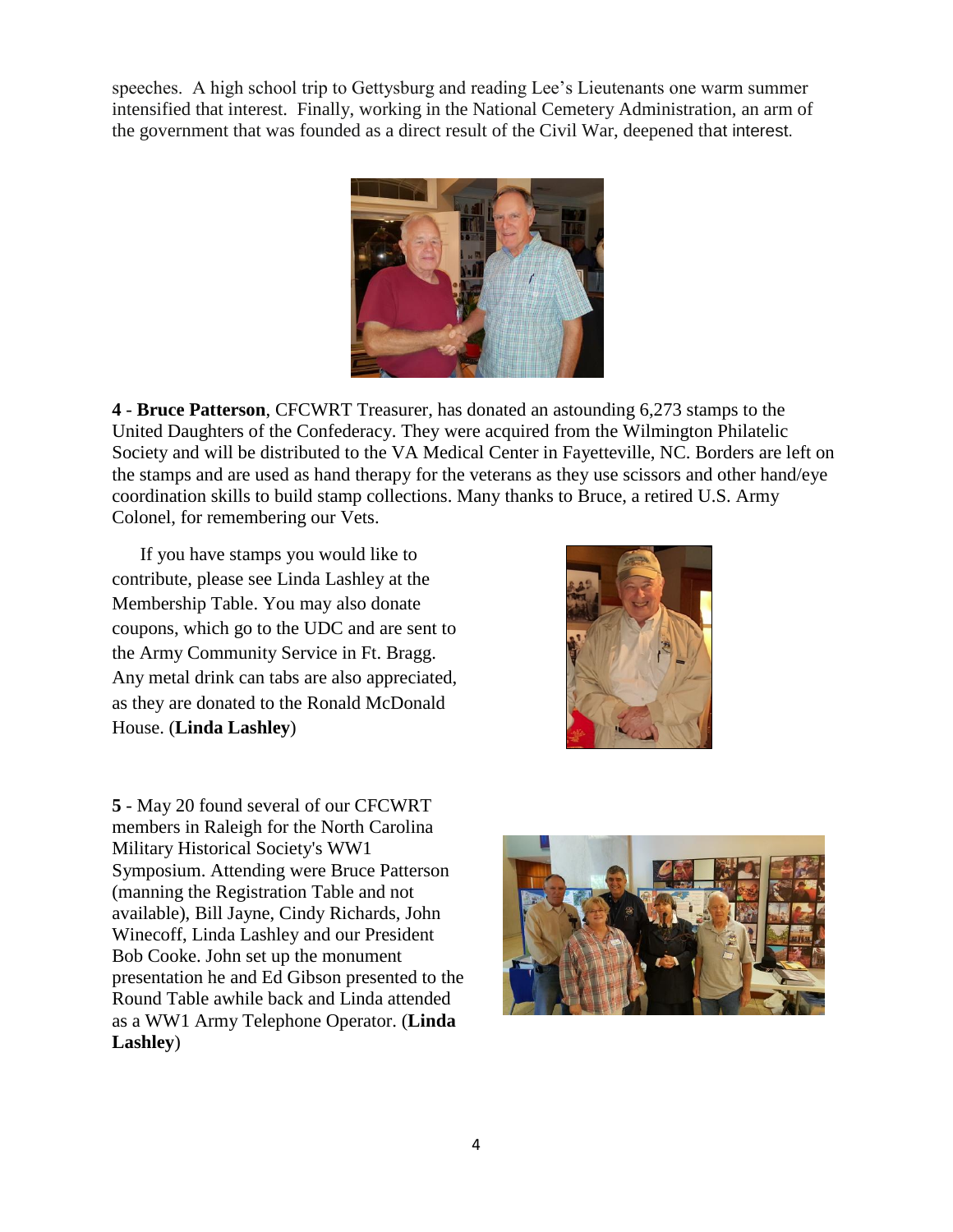### **The Earth is Weeping: The Epic Story of the Indian Wars for the American West**

**Peter Cozzens** shared the findings contained in his latest book. He described the era as "an epoch shrouded in myth." The Regular Army and the Indian Wars were uniquely affected by mythology: Good versus Evil. From the 1850s until Wounded Knee in the 1890s, the Army was the White Knight seeking to destroy evil – the movie *She Wore a Yellow Ribbon* with John Wayne reflected that view. During the 1970s, the pendulum on who was good and who was evil swung: Dee Brown's *Bury my Heart at Wounded Knee* and the movie, *Dances with Wolves,*  changed the public's perception to an Army tasked with extermination of the Indians.



Cozzens stated that three myths affected perceptions: 1) The Army was hell-bent on its mission to conquer the West; 2) The U.S. Government official policy called for the extermination of the indigenous people; 3) The Indian tribes were united in their resistance to invasion of their territories. Cozzens proceeded to de-myth these three items one by one.

 General William T. Sherman remarked, "We do our duty according to our means." The Army was tasked to protect a huge area in the West. Sherman blasted his critics for their failure to understand that there were too few troops for such a large job. Congress did not help the Army – they voted to reduce troop levels from 54,000 in 1869 to 25,000 in 1876.

 General George Cook did not like his job. Crook thought that the Indians were usually in the right in disputes with the White man. Adding to the territorial tensions and the ability of the Indians to feed their families, buffalo hunters killed millions of buffalo. Crook also acknowledged that when the Indians saw their families starving, they went to war. General John Pope proposed helping the Indians exterminate the buffalo hunters. Pope realized that, "Indians, like white men, are not reconciled to starve peacefully."

There was no official government policy to exterminate the Indian tribes. Most Army officers desired to Christianize and make farmers of the Indians. President Grant appointed Ely Parker, a Seneca Indian and former staff member, as Commissioner of Indian Affairs. (With the exception of the Lakota Indians and Black Hills gold, Grant desired peace with the Indian tribes.)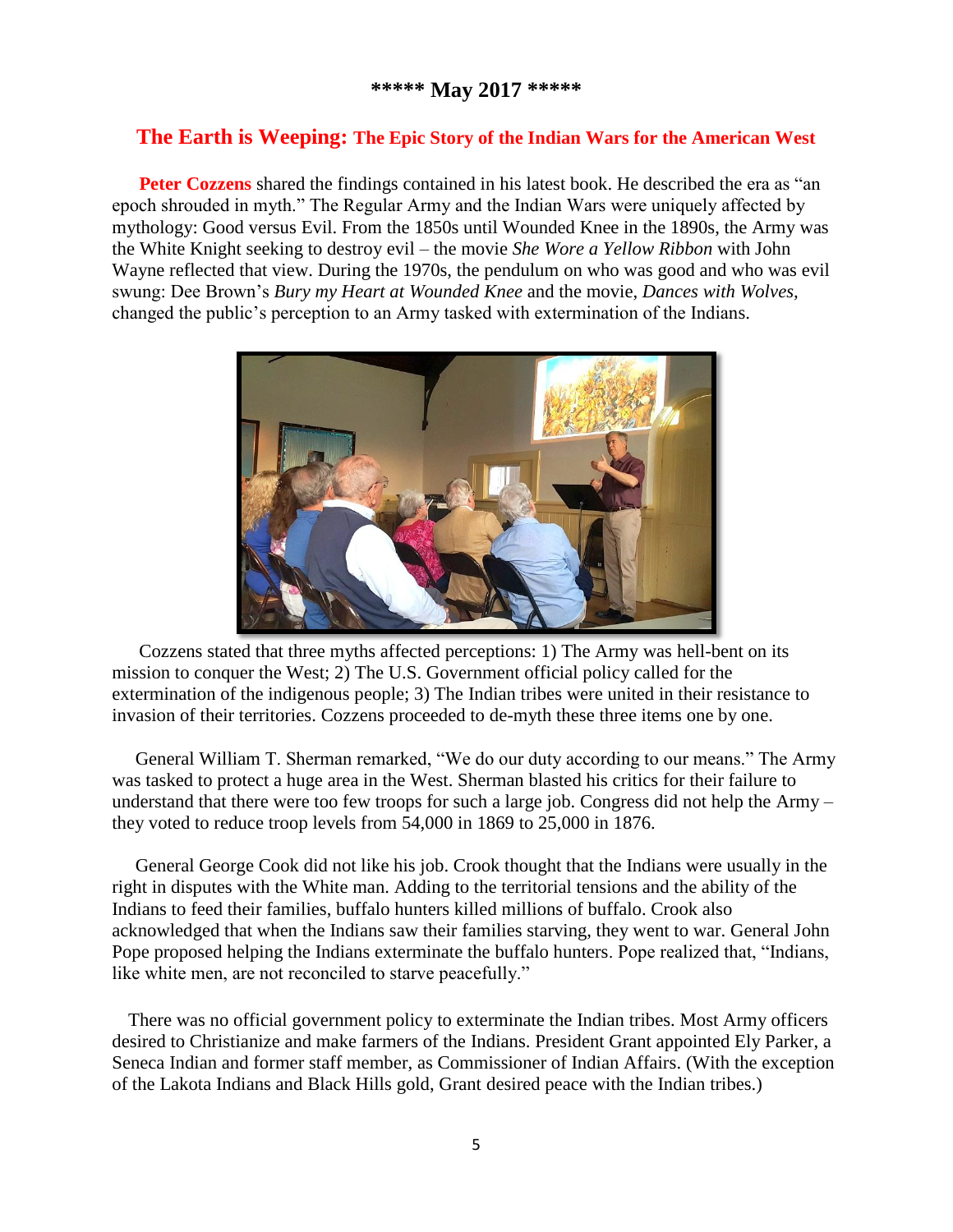The various Indian tribes never united to systematically oppose the Army. Some tribes supported the Army; other tribes fought the Army and intrusion of white settlers until late in the  $19<sup>th</sup>$  century.

 The Army and the U.S. Government did break many promises. An elderly Lakota chief remembered the events that had transpired. "The [government] made us many promises," he told a white friend, "more than I can remember, but they kept but one; they promise to take our land, and they took it."

#### **Editor**

### **\*\*\*\*\* Trivia Questions for September \*\*\*\*\***

1 – What occupation did Robert E. Lee pursue after the war? Lee became president of Washington College in Lexington, Virginia. As he had done in 1861, Lee remained in Virginia and shared its fate. He wrote to the college trustees that he believed, "it is the duty of every citizen, in the present condition of the Country, to do all in his power to aid in the restoration of peace and harmony."

Source: vahistorical.org, accessed September 6, 2017.

2 – Which newspaper called for Lee to be trialed for treason? Who defended Lee against those charges of treason? *The New York Times* was a major proponent of seeking treason charges against Lee. In a *NYT* editorial on June 4, 1865, "He levied war against the United States more strenuously than any man in the land, and thereby has been specially guilty of the crime of treason, as defined in the Constitution of the United States." President Andrew Johnson supported charges against the Confederate generals. On June 7, 1865, District Judge John C. Underwood in Norfolk, Virginia, issued indictments against Lee, James Longstreet, Jubal Early and others.

 **U.S. Grant** stepped forward to defend Lee and the others. Grant had included a provision in the Appomattox terms of surrender that the conquered could return to their homes and if they abided the terms of their paroles, "not to be disturbed by United States Authority." Grant interceded with President Johnson. Grant offered to resign his commission **if** the terms of surrender were not honored. In June 1865, U.S. Grant was the most popular man in the United States. Johnson bowed to Grant's arguments//threats. Fearing public opinion, Johnson soon sent word to Judge Underwood ordering that the proceedings be dropped.

Source: civilwarprofiles.com, accessed on September 6, 2017.

#### \*\*\*\*\* **National Cemetery Administration** \*\*\*\*\*

Bill Jayne prepared the following article to explain the NCA.

#### **FEDERAL STEWARDSHIP OF THE CONFEDERATE DEAD**

 The National Cemetery Administration (NCA) is one of three operating bureaus in the U.S. Department of Veterans Affairs (VA). The Veterans Health Administration manages the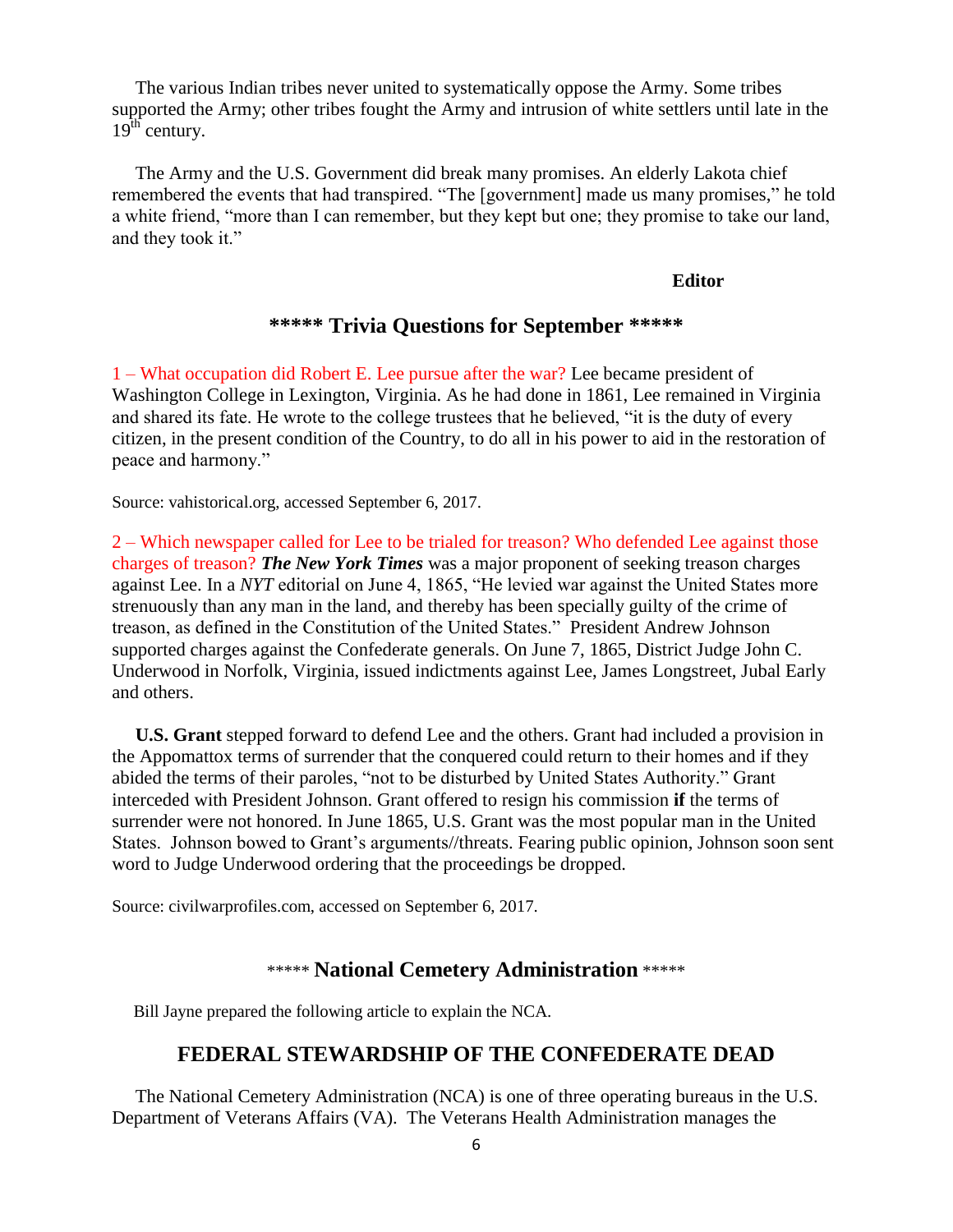hospitals and clinics and other health programs, and the Veterans Benefits Administration manages programs such as disability compensation, educational benefits and the home loan program.

 NCA is much the smallest of the three administrations and it also the newest to VA, having been established in 1973 when most of the national cemeteries were transferred from the Army to VA. Yet, NCA was the first of the three organizations to establish a historian's office and that office has accomplished some very important work.

 One of the newest projects to be completed by the NCA History Program is an on-line publication called *Federal Stewardship of Confederate Dead*. The publication is 311 pages long, contains 233 photographs, maps and drawings and 12 illustrations of various Confederate flags. It's an excellent reference work and it can be easily downloaded at <https://www.cem.va.gov/cem/history/index.asp>

 The work evolved out of a historic resource study that NCA initiated in 2008 as one of several activities to commemorate the Civil War sesquicentennial. The basic purpose of the project was to compile primary historic information about a significant group of NCA properties—the Confederate cemeteries and memorial sites as well as the Confederate burials within national cemeteries that were established for the burial of Union dead.

 A contractor, Labat Environmental, Inc., completed the book project with most of the research accomplished by Joseph E. Brent and Maria Campbell Brent located appropriately enough in the historic border state town of Versailles, Kentucky.

 The photographs, maps and diagrams are outstanding. It's easy to put a personal spin on a written statement but a period photograph provides a powerful and objective piece of evidence. The photograph below shows the prisoner of war camp at Camp Morton in Indianapolis during the winter of 1864. A Union Army surgeon wrote a scathing report of the conditions at Camp Morton in October 1863 and a new superintendent was appointed but in spite of adequate supplies of food, good water and wooden barracks, disease was rampant and approximately 1,763 prisoners died at Camp Morton.



Figure 86. Camp Morton prison camp at Indianapolis, winter 1864. The ditch (foreground) was an unnamed creek the prisoners called the<br>"Potomac." Library of Congress.

 The study focuses on 18 cemetery facilities with more than 400 burials each. Arlington National Cemetery plays an important role in the study but it's not one of the 18 covered in depth